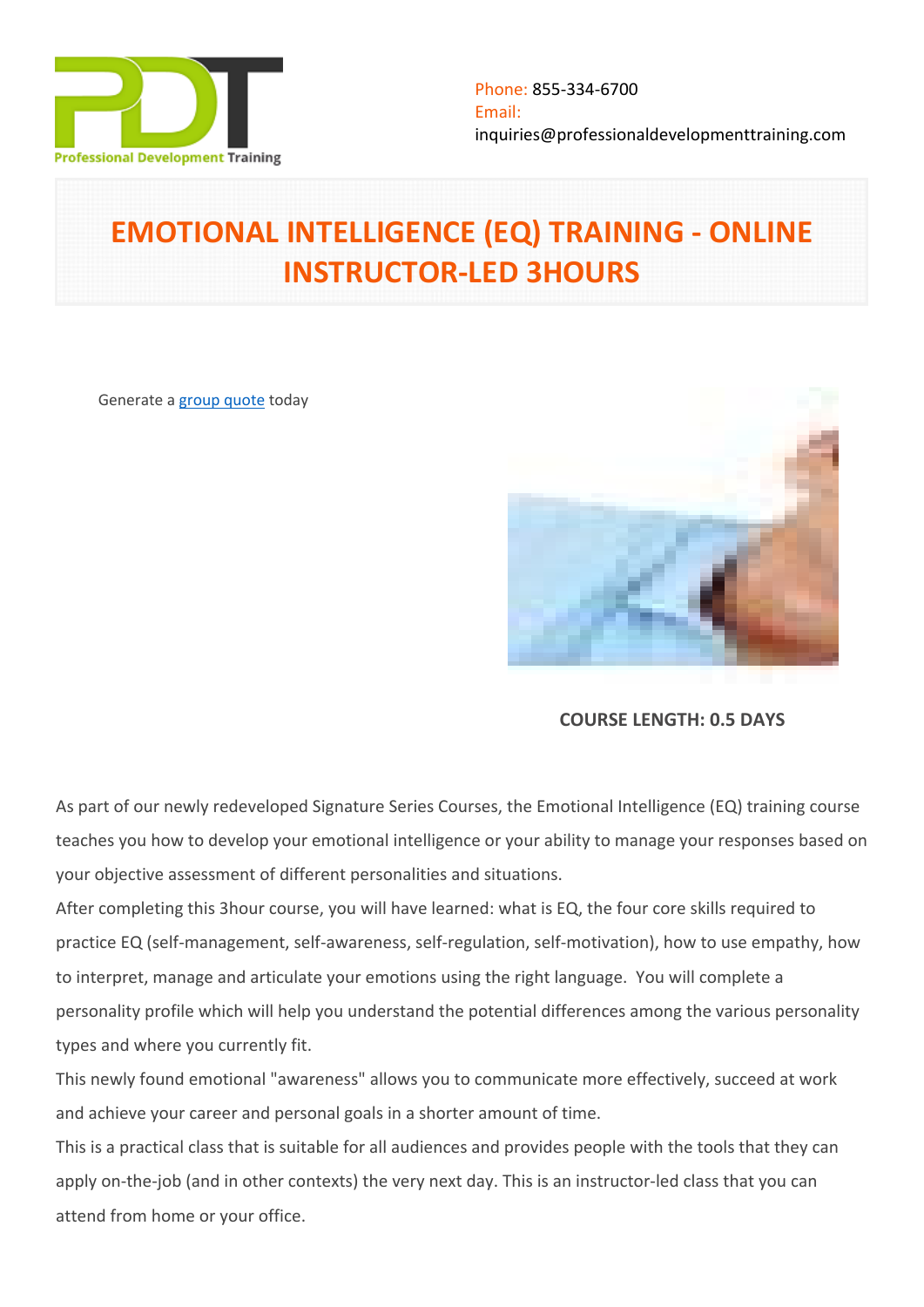We use secure Video Conferencing with interactive features such as live polling, screen sharing,

whiteboards, live chat and breakout sessions. Please discuss your preferred platform, most commonly we use Microsoft Teams, Skype for Business, Webex or Zoom upon request.

These courses are facilitated in English, and are open to people from different industries across the United States, Australia, New Zealand, Singapore, Malaysia and Hong Kong - this is a short but powerful learning experience that gives you global collaboration opportunities. Our trainers and processes have been refined to give you a personalised learning experience where it is specifically targeted to your needs, see our outcomes in the reviews.

\*\*Please note, these classes run to a very tight schedule, please follow the invitation and join the class 10 minutes prior to commencement so you are ready to participate and don't miss a minute! **Be ready** - check your device is ready to go by use this [test link](https://zoom.us/test).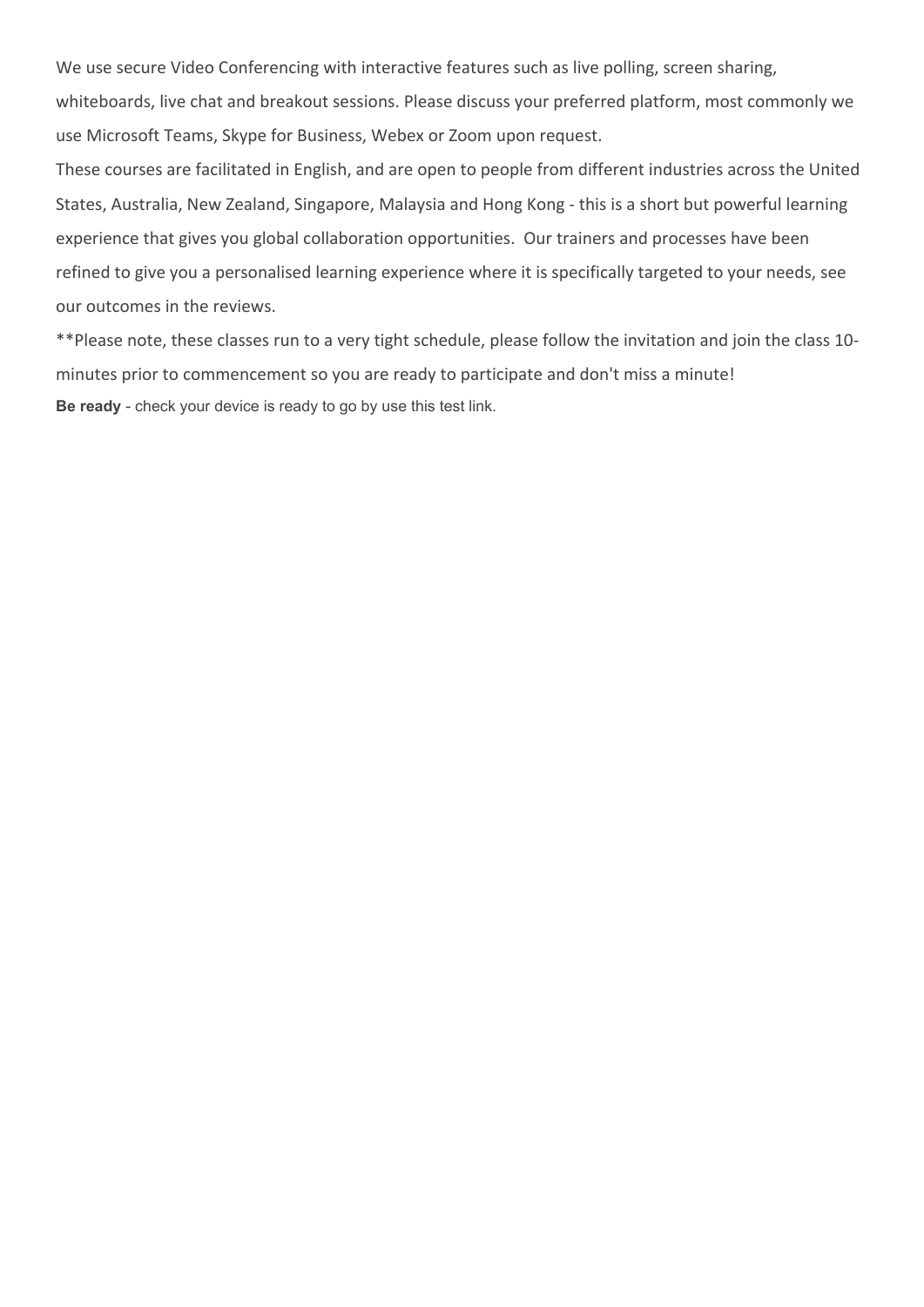## **FOREWORD**

# *Healthy Emotions + Clear Thinking + Appropriate Action = High EQ*

Emotional intelligence is a skill. And like any other skill, you can get better at it with training and practice. It allows you to read the personality style of individuals and adjust your communications accordingly without being controlled by your underlying emotions.

This one day training course is useful for anyone who leads or works with other people, no matter what size the organisation. This course will focus on the five core competencies of emotional intelligence: selfmanagement, self-awareness, self-regulation, self-motivation and empathy, and it also includes a review of your interpersonal skills.

You will learn to develop and implement these competencies to enhance your relationships in work and life by increasing your understanding of social and emotional behaviours, and learning how to adapt and manage your responses to particular situations. The PD Training Emotional Intelligence Course teaches you how to build stronger relationships, how to empathise with others, how to manage your stress levels, how to overcome challenging situations, how to diffuse personal conflicts and much more.

## **OUTCOMES**

## **After completing this course participants will have learned how to:**

- Know how to read emotions
- Understand your own level of emotional intelligence
- Use the Johari window to understand what you reveal to others about yourself and what others reveal to you
- Understand resilience and how to build it
- Understand social awareness and empathy and how to be more empathic and socially aware
- Understand how different cultures respond to and display emotions
- Know how to influence others positively
- Know how to have emotionally intelligent conversations
- Understand manipulation and emotional dishonesty and how to avoid it
- Understand how to lead with emotional intelligence

#### **MODULES**

## **Lesson 1: EQ - A Passing Fad?**

- The Power of Emotions
- The Limbic System
- Useful Models of Emotional Intelligence

### **Lesson 2: I Feel therefore I Am**

- Tuning In to Your Own Emotions
- Johari Window
- Self-Control